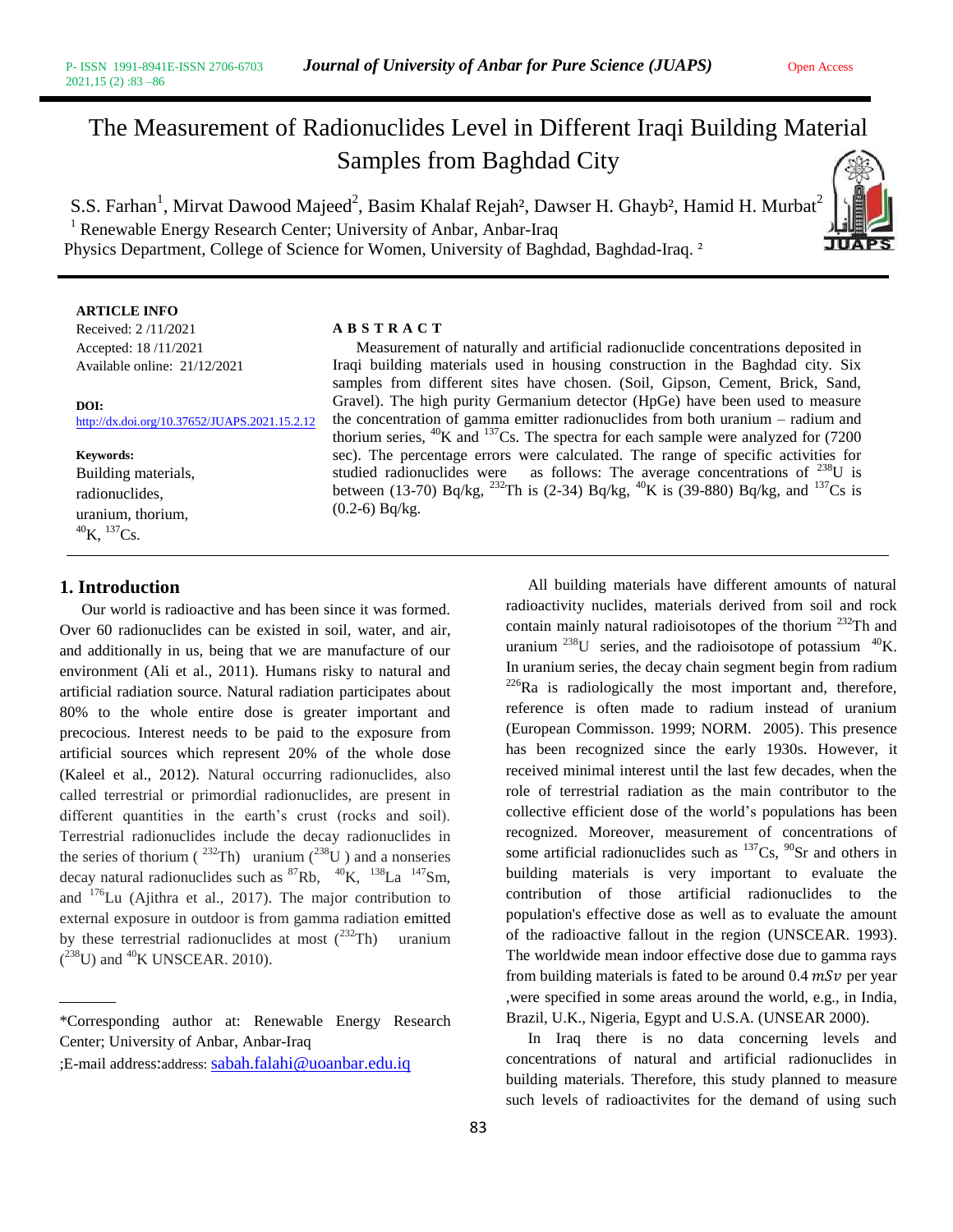2021,15 (2) :83 –86 building materials, used in housing constructions in the Baghdad city.

## **2. Materials and Method**

The studied samples included six different kinds of Iraqi building materials (Soil, Gipson, Cement, Brick, Sand, and Gravel). That used in housing construction, the samples have been collected from different parts from Baghdad city. The samples were dried and crushed to produce 1 kg fine powder; these samples were sealed in plastic flasks. The gamma-ray spectra from the samples were record using High purity Germanium detector (HpGe) with resolution of (2.0 keV) at (1332) keV gamma line for isotope  $(^{60}Co)$ . The spectra for each sample were analyzed for 7200 sec.

The activity concentration in the sample is obtained by (Mohamed, 2016):

$$
A = \frac{c}{m.I.\varepsilon.t}
$$

Where: A is the concentration of the given radionuclides in  $\left(\frac{Bq}{\cdot}\right)$  $\frac{bq}{kg}$ ), C is the net area under the curve (count), *m* is the mass of the sample (kg), I is the intensity,  $\varepsilon$  is the absolute efficiency at energy E and *t* is the measuring time (sec.). The samples are of Iraqi origin.

## **3. Results and Discussion**

Concentrations for <sup>238</sup>U, <sup>232</sup>Th, <sup>40</sup>K and <sup>137</sup>Cs for six samples, obtained from analysis of the studied samples are given in Table -1, in Bq/kgm. The 609, 583, 1460 and 661 keV gamma- ray lines were used to calculate concentrations of <sup>238</sup>U, <sup>232</sup>Th, <sup>40</sup>K and <sup>137</sup>Cs respectively. The relative errors of the measured concentrations lie between (5%) in the higher experimental concentrations and increased to about (40%) in lowest concentrations. The range of specific activities for studied radionuclides were as follows: The average concentrations of  $^{238}$ U is between(13-70) Bq/kg,  $^{232}$ Th is (2-34) Bq/kgm,  ${}^{40}$ K is (39-880) Bq/kg, and  ${}^{137}$ Cs is (0.2-6) Bq/kg as shown in Table -1.

Table -1: The average activity concentrations  $^{238}$ U,  $^{232}$ Th,  $^{40}$ K and <sup>137</sup>Cs in Bq/kg for building materials used in Baghdad

| area Iraq.   |                     |          |                 |      |  |  |  |
|--------------|---------------------|----------|-----------------|------|--|--|--|
| Sample       | $238$ <sub>II</sub> | $232$ Th | 40 <sub>K</sub> |      |  |  |  |
| Soil         | 54.6                | 14.2     | 877.6           | 5.61 |  |  |  |
| Sand         | 13.7                | 2.1      | 39.9            | 0.24 |  |  |  |
| Gepson       | 19.9                | 3.6      | 206             | 1.0  |  |  |  |
| Cement       | 67.7                | 10.      | 384             | 0.5  |  |  |  |
| Gravel       | 18.3                | 33.3     | 366             |      |  |  |  |
| <b>Brick</b> | 48.2                | 17.3     | 745             | 0.19 |  |  |  |

By comparison, between samples of the research, it is clear that cement samples have the highest concentration for  $^{238}$ U and Gravel samples have the highest concentration for  $^{232}$ Th and soil samples have the highest concentration for  ${}^{40}$ K and

 $137$ Cs. The presence of  $137$ Cs concentrations is attributed to the Chernobyl reactor accident.

Table 2 compares the reported values of the radionuclide's activities for selected building materials, obtained in other countries with those determined in this study. As shown from the table, the radioactivity in building materials varied from one country to another. Thorium and potassium are not uniformly distributed in soil or rocks, from which building materials are derived, but the radioactivity varies, often greatly, over a distance of some meters. The measured values of thorium and potassium contents show only the average radioactivity in building materials used in Baghdad area.

Table 2: comparison between the activity concentrations in Baghdad building materials with that of other countries of the world.

| Material      | Countries     | 232Th | 40 <sub>K</sub> | <b>References</b>         |
|---------------|---------------|-------|-----------------|---------------------------|
| <b>Cement</b> | Cameron       | 15    | 277             | (Ngachin et al., 2007)    |
|               | Finland       | 26    | 2.41            | (NEA-OECD, 1979)          |
|               | Norway        | 18    | 241             | (NEA-OECD, 1979)          |
|               | Sweden        | 47    | 241             | (NEA-OECD, 1979)          |
|               | U.K.          | 18    | 155             | (NEA-OECD, 1979)          |
|               | Egypt         | 11.1  | 48.6            | (Ahmed et al., 1998)      |
|               | Zambia        | 32    | 134             | (Hayumbu et al., 1995)    |
|               | Iraq          | 10    | 384             | Present work              |
| Sand          | Hong          | 27.1  | 841             | (Yu et al., 1992)         |
|               | Kong          | 18    | 807             | (Malanca et al., 1993)    |
|               | <b>Brazil</b> | 26    | 714             | (Hayumbu et al., 1995)    |
|               | Zambia        | 3.3   | 47.3            | (Ahmed et al., 1998)      |
|               | Egypt         | 64.4  | 455.8           | (Kumer et al., 1999)      |
|               | India         | 2.1   | 39.9            | Present work              |
|               | Iraq          |       |                 |                           |
| Gravels       | Australia     | 14.8  | 171             | (Bou-Rabee et al., 1996)  |
|               | U.S.A.        | 33.3  | 14.8            | (Ingersoll, 1983)         |
|               | Pakistan      | 9.9   | 51.3            | (Tufail M., et al., 1992) |
|               | Egypt         | 23    | 193             | (El-Taher, 2010).         |
|               | Nederland     | 12.6  | 140             | (Aders et al., 1985)      |
|               | Iraq          | 33.3  | 366             | Present work              |
| Gipson        | <b>Brazil</b> | N.D   | 18.1            | (NEA-OECD, 1979)          |
|               | Kuwait        | 0.55  | 17.4            | (Kumer et al., 1999)      |
|               | Bangladesh    | 21.4  | 294             | (Mantazul, 1998)          |
|               | Italy         | 2     | 12              | (Rizzo et al., 2001)      |
|               | Egypt         | 55    | 116             | (El-Taher, 2010) (21)     |
|               | Iraq          | 3.6   | 206             | Present work              |

# **4. Conclusions**

Measurement of naturally and artificial radionuclide concentrations deposited in Iraqi building materials used in housing construction in the Baghdad city. Six samples from various sites had chosen. (Soil, Gipson, Cement, Brick, Sand, Gravel). Gamma ray spectrometry is powerful experimental instrument in studying natural radioactivity and measuring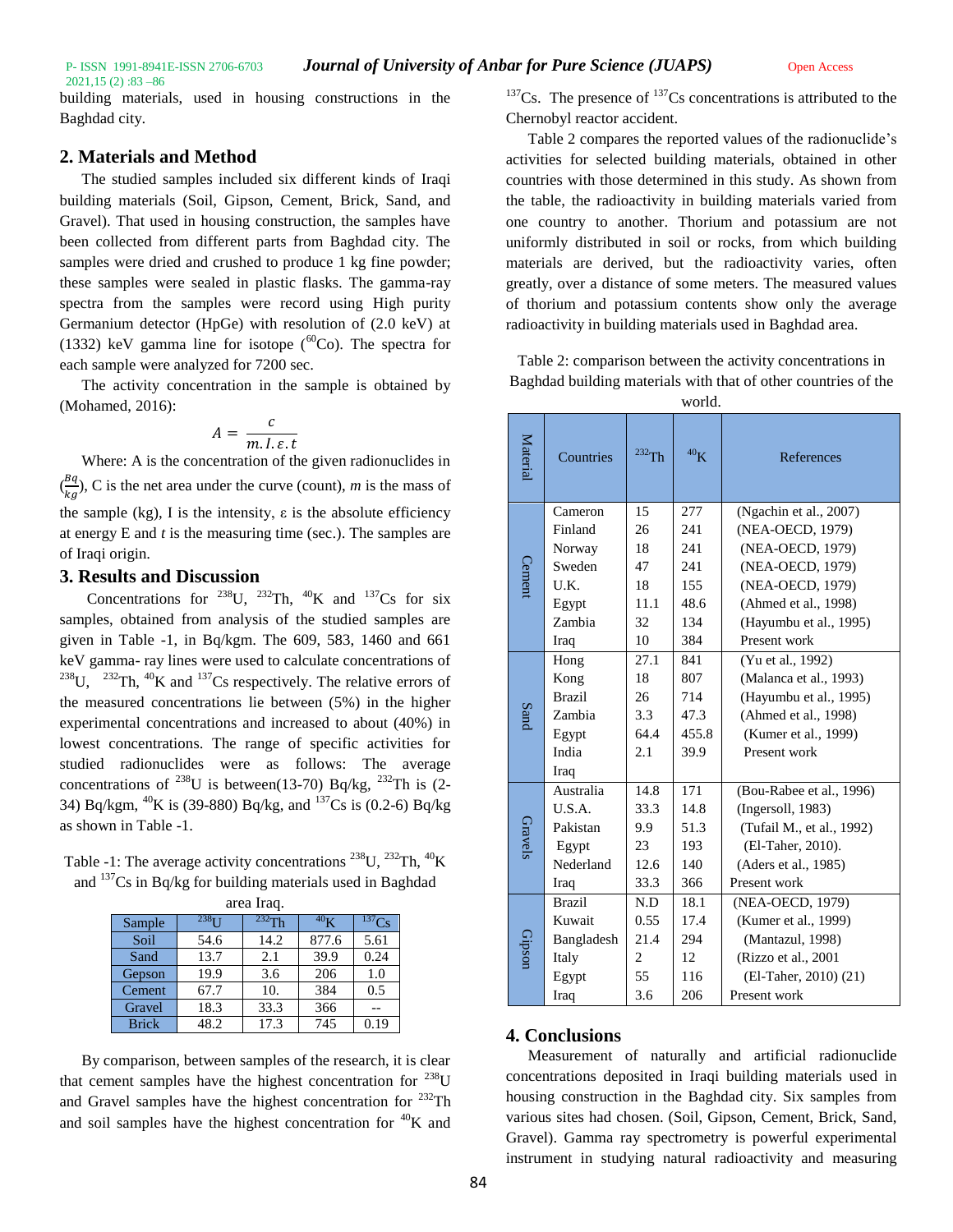2021,15 (2) :83 –86

elementals concentrations in different building materials. The obtained results show that the most majority of the building materials used in Baghdad area have the exemption level, thus they can be exempted from all controls concerning their radioactivity. Thus, from the radiation safety, these materials are less than the recommended level for their gamma dose rates; therefore, they can be used for all types of republic buildings.

## **5. References**

- [1] Ali A. Ahmed, Mohammed I. Hussein. Natural Radioactivity Measurements of Basalt Rocks in Sidakan District Northeastern of Kurdistan Region – Iraq. World Academy Sci. Engen. And Tech.2011; 74: 132 – 140.
- [2] Kaleel Mohammed Thabayneh, Mohanad Mohammed Jazzar. *Open Journal of Soil Science*.2012; 2, 7-16.
- [3] Ajithra AK, Venkatraman B, Jose MT, Chandrasekar S, Shanthi G. Radiat Prot Environ.2017;40:27-33.
- [4] United Nations Scientific Committee on the Effects of Atomic Radiation, United Nations Publication. UNSCEAR. (2010). Sources and Effects of Ionizing Radiation. New York, USA.
- [5] Radiological Protection Principles concerning the natural Radioactivity of Building Materials, Radiation protection 112. European Commission. (1999).
- [6] United Nation Scientific committee on the effects Atomic Radiation, UNSCEAR (1993), Report to the general assembly, New York, U. N.
- [7] United Nations Scientific Committee on the Effects of Atomic Radiation, Sources and Effects of Ionizing Radiation. UNSEAR (2000). New York.
- [8] Ali A. A. and Rusul H. H. Measurement of Natural Radioactivity in Certain Types of Nut Samples in Iraq. Iranian Journal of Medical PhysicS.2019; vol.16, No.1.
- [9] Nidhala H. AL-Ani, Basim Kh. Al-T. and Suha A. I. Evaluation of Radiological Activity Levels and the Radiation Doses of Soil of Babylon Batteries Plant in Waziriya, Iraqi Journal of Science 2016, Vol 57(2B), p.p: 414-422.
- [10] Mohamed R.I. Algamdi S.K, Al-shamani N.S. Journal of Taibah University for Science .2016; 10, 369–374.
- [11] Ngachin M., Garavaglia M., Giovani C., Kwato Njock and Noureldine. Assessment of natural radioactivity and associated radiation hazards in some Cameronian building materials. Radiat. measur.2007; 42, 64–67.
- [12] Exposure to radiation from natural radioactivity in building materials, NEA-OECD, Nuclear Energy

Agency (1979). Report by NEA Group of Experts, OECD, Paris.

- [13] Ahmed N and Hussein A. Natural radioactivity in Gordanian soil and building materials and the associated radiation hazards. J.Environ. Radioact. 1998; 39, 9–22.
- [14] Hayumbu P., Zaman M.B., Luhaba N.C.H., Munsanje S.S., Nuleya D. Natural radioactivity in Zambian building materials collected from Lusaka.J. Radioanal.Nucl Chem. (1995); 199, 229–238.
- [15] Yu K.N., Guan Z.J., Stokes M. J and Young E.C.M. The assessment of the natural radiation dose committed to the Hong Kong people. J. Environ. Radioact.1992; 17, 31– 48.
- [16] Malanca A., Pessina V., Dallara G., Luce C.N and Gaidol L. Natural Radioactivity in building materials from the Brazilian state of Espirito Santo. Appl. Radiat. Isot.1993; 46, 1387–1392.
- [17] Kumer V., Ram Achandran T.V., Prasad R. Natural radioactivity of Indian building materials and by products. Appl. Radiat.Isot.1999; 51, 93–96.
- [18] Bou-Rabee F., Bem HNatural radioactivity in building materials utilized in the state of Kuwait. J. Radioanal. Nucl. Chem.1996; 213 (2), 143–149 1996.
- [19] Ingersoll G.J.A survey of radionuclide contents and radon emanation rates in building materials in U.S.A. Health phys.1983; 45, 363–368.
- [20] Tufail M., Ahmed N., Mirza S.M and Khan H.A. Natural radioactivity from building materials used in Islamabad and Rawalpindi. Pakistan, Sci. Total. Environ.1992; 121, 282–291.
- [21] El-Taher A. Gamma spectroscopic analysis and associated radiation hazards of building materials used in Egypt. Radia. Prot. Dosi.2010; 138 (2): 158–165.
- [22] Aders J. G., Den Boier J. F., De Jong P and Wolschrijn R. A. Radiation and radon exhalation rates of building materials in the Nethedlands.Sci. Total. Environ.1985; 45, 15–165.
- [23] Mantazul I.C., Alam M.N and Ahmed A.K.Concentration of radionuclieds in building and ceramic materials of Bangladish and evaluation of radiation hazard. J. Radioanal. Nucl. Chem.1998; 231, 117–122.
- [24] Rizzo S., Brai M., Basile S., Bellia S and Hauser S. Gamma activity and geochemical features of building materials: estimation of gamma dose rate and indoor radoon levels in Sicily. Appl. Radiat. Isot.2001; 55, 259– 265.